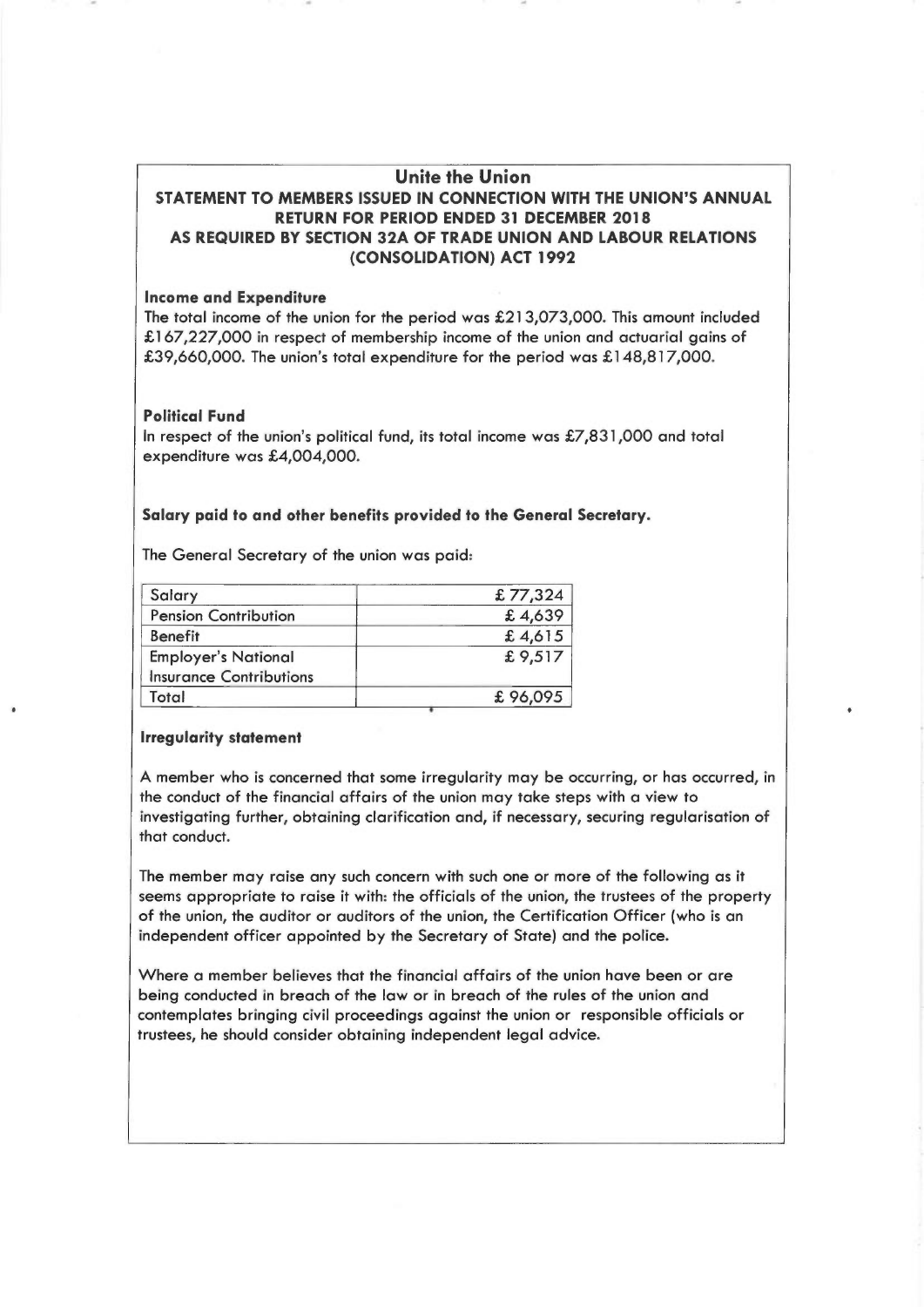### Right to withdraw from contributing to the Political Fund

Unite the Union has rules in place approving the furtherance of political objects within the meaning of the Trade Union and Labour Relations Consolidation Act 1992. Any payments in the furtherance of those objects will be made out of a separate fund, the political fund of the Union.

Members, who currently contribute to the political fund, have the right to withdraw from contributing to that fund and the Union is required by law to notify you of this. You can communicate your intention to withdraw in one of the following ways:

- (a) by delivering the notice, either personally or by an authorised agent or by post, at the head office or a branch office of the union (Addresses can be found at www.unitetheunion.org );
- (b) by sending it by e-mail to the following email address  $m$ embership $@$ unitetheunion.org;

 $\delta$ 

- (c) by completing an electronic form provided by the union which sets out the notice and sending it to the union by electronic means with instructions by the union;
- (d) by any other electronic means prescribed under the 1992 Act (as inserted by the 2016 Act)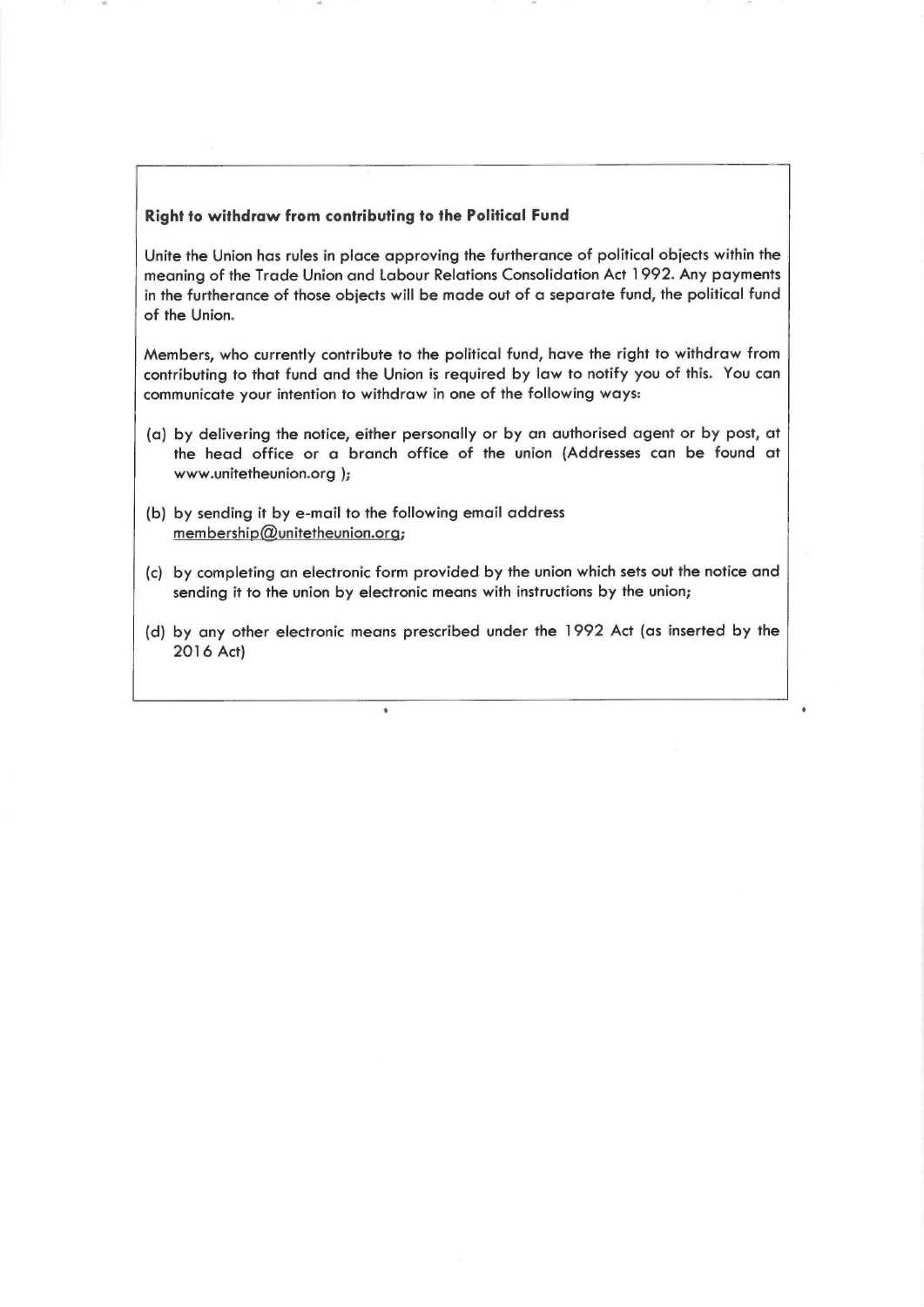# UNITE THE UNION

# REPORT OF THE INDEPENDENT AUDITOR TO THE MEMBERS OF UNITE THE UNION

#### Opinion

We have audited the financial statements of Unite the Union (the 'Union') for the year ended 31 December 2018 which comprise the Statement of Comprehensive Income, the Balance Sheet, the Statement of Changes in Equity, the Statement of Cash Flows and notes to the financial statements, including a summary of significant accounting policies. The financial reporting framework that has been applied in their preparation is applicable law and United Kingdom Accounting Standards, including FRS 102 "The Financial Reporting Standard applicable in the UK and Republic of Ireland" (United Kingdom Generally Accepted Accounting Practice).

In our opinion the financial statements:

- give a true and fair view of the state of the Union's affairs as at 31 December 2018, and of its result for the year then ended; and
- have been properly prepared in accordance with United Kingdom Generally Accepted Accounting Practice; and
- have been prepared in accordance with the requirements of the Trade Union and Labour Relations (Consolidation) Act 1 992.

### Basis for opinion

We conducted our audit in accordance with International Standards on Auditing (UK) (ISAs (UK)) and applicable law, Our responsibilities under those standards are further described in the Auditor's responsibilities for the audit of the financial statements section of our report. We are independent of the Union in accordance with the ethical requirements that are relevant to our audit of the financial statements in the UK, including the FRC's Ethical Standard, and we have fulfilled our ethical responsibilities in accordance with these requirements. We believe that the audit evidence we have obtained is sufficient and appropriate to provide a basis for our audit opinion.

### Conclusions relating to going concern

We have nothing to report in respect of the following matters in which the ISAs (UK) require us to report to you where:

- the Executive Council's use of the going concern basis of accounting in the preparation of the financial statements is not appropriate, or
- the Executive Council has not disclosed in the financial statements any identified material uncertainties that may cast significant doubt about the Union's ability to continue to adopt the going concern basis of accounting for a period of at least twelve months from the date when the financial statements are authorised for issue.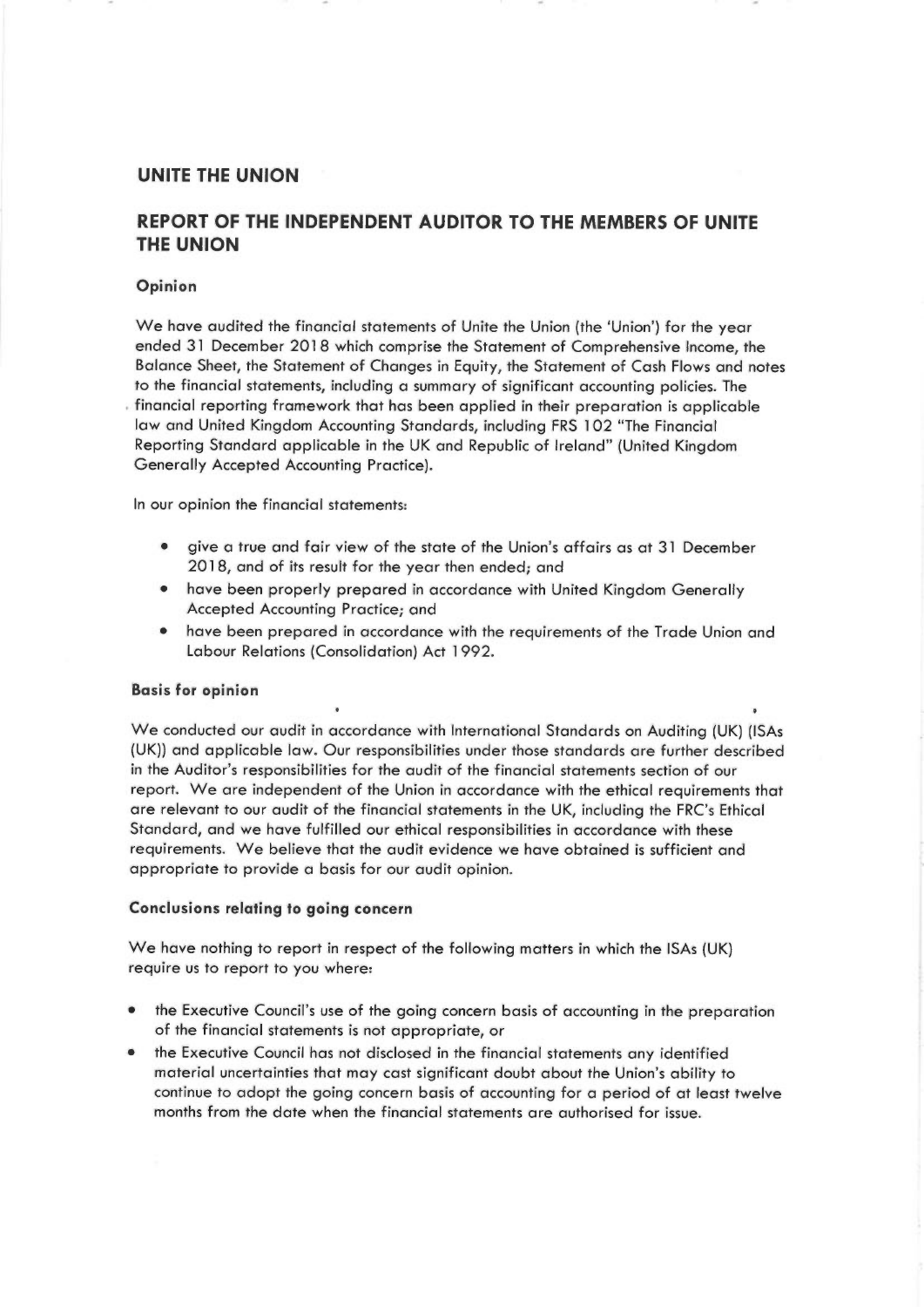#### Other information

<sup>T</sup>he Executive Council is responsible for the other information. The other information <sup>c</sup>omprises the information included in the Report of the General Secretary, other than the <sup>f</sup>inancial statements and our auditor's report thereon. Our opinion on the financipl <sup>s</sup>tatements does not cover the other information and, except to the extent otherwise explicitly stated in our report, we do not express any form of assurance conclusion thereon.

In connection with our audit of the financial statements, our responsibility is to read the <sup>o</sup>ther information and, in doing so, consider whether the other information is materially inconsistent with the financial statements or our knowledge obtained in the audit or <sup>o</sup>therwise appears to be materially misstated. If we identify such material inconsistencies or apparent material misstatements, we are required to determine whether there is a <sup>m</sup>aterial misstatement in the financial statements or a material misstatement of the other information. If, based on the work we have performed, we conclude that there is <sup>a</sup> <sup>m</sup>aterial misstatement of this other information, we are required to report that fact.

<sup>W</sup>e have nothing to report in this regard.

#### <sup>M</sup>atters on which we are required to report by exception

In light of the knowledge and understanding of the Union and its environment obtained in the course of the audit, we have not identified material misstatements in the financial <sup>r</sup>eport.

- • we have nothing to report in respect of the following matters to which the Trade Union <sup>a</sup>nd Labour Relations (Consolidation) Act 1 992 requires us to report to you if, in our <sup>o</sup>pinion:
- • adequate accounting records have not been kept, or returns adequate for our audit have not been received from branches not visited by us; or
- •the Union has not maintained a satisfactory system of controls over transactions; or
- • the financial statements are not in agreement with the accounting records and returns; or
- •we have not received allthe information and explanations we require for our audit.

We have nothing to report to you in respect of the above matters.

#### <sup>R</sup>esponsibilities of the Executive Council

As explained more fully in the Statement of the Executive Council's Responsibilities, the <sup>E</sup>xecutive Council is responsible for the preparation of the financial statements and for being satisfied that they give a true and fair view, and for such internal control as the <sup>E</sup>xecutive Council determines is necessary to enable the preparation of financial statements that are free from material misstatement, whether due to fraud or error,